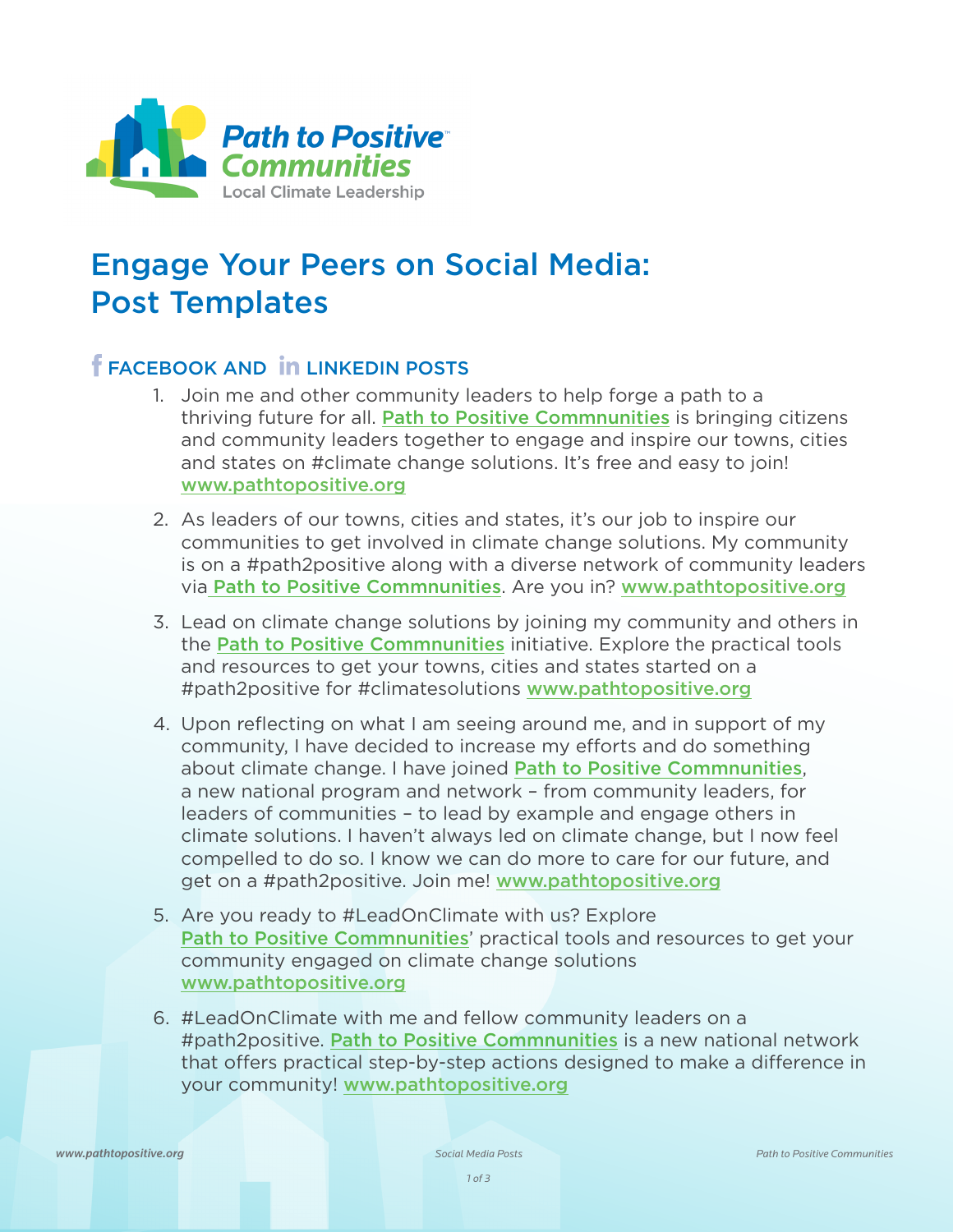- 7. Are you ready to #ActOnClimate with us? [Path to Positive Commnunities](www.pathtopositive.org) can help you get started with step-by-step actions designed to inspire and empower your community on climate change solutions. <www.pathtopositive.org>
- 8. Ready to make an #impact in your community with us? Explore and commit to [Path to Positive Commnunities](www.pathtopositive.org) to receive the resources you need to inspire others and build widespread support for #climatesolutions <www.pathtopositive.org>
- 9. Turn your community into successful #leaders on climate change solutions, just like me. [Path to Positive Commnunities](www.pathtopositive.org) can help you make a difference with easy to accomplish step-by-step actions. Joining is free and simple! #path2positive <www.pathtopositive.org>
- 10. I learned and so can you! Explore how [Path to Positive Commnunities](www.pathtopositive.org)' #path2positive can assist you to make an #impact with your community to lead on #climatesolutions. [www.pathtopositive.org](http://pathtopositive.org)
- 11. Turn your community into successful #leaders on climate change just like I have. By joining **[Path to Positive Commnunities](www.pathtopositive.org)**, you become part of a national network of town, city, and state leaders committed to working together to achieve climate solutions. Plus, you'll receive the impactful resources you need to inspire your community! <www.pathtopositive.org>
- 12. Towns, cities and states across the nation are making a difference in climate change. Are you in? Check out [Path to Positive Commnunities](www.pathtopositive.org): <www.pathtopositive.org>
- 13. Join me and [regional, local, state, etc.] leaders from the across the nation to lead on climate change solutions...it's already working! And it's easy to do with [Path to Positive Commnunities](www.pathtopositive.org). Find out more: <www.pathtopositive.org>
- 14. My community is working on climate change solutions with [Path to Positive Communities](www.pathtopositive.org), and yours can too! Become a leader: <www.pathtopositive.org>

*Please contiune to the next page....*